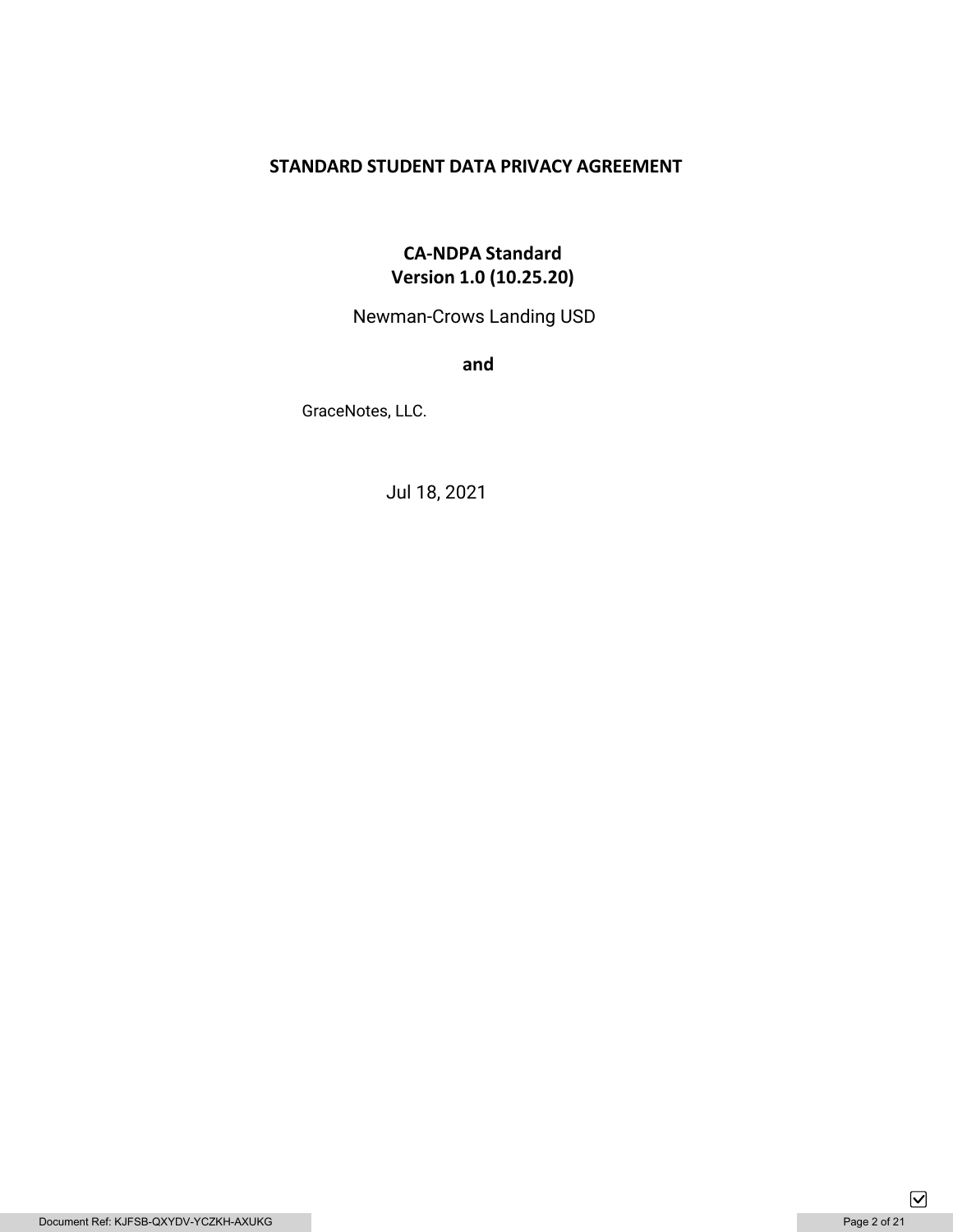This Student Data Privacy Agreement ("**DPA**") is entered into on the date of full execution (the "**Effective Date**") and is entered into by and between:

Newman-Crows Landing USD (Incated at 1223 Main StreetNewmanCalifornia95360 (the "**Local Education Agency**" or "**LEA**") and

, located at 1321 Upland Drive, Suite 12621, Houston, Texas (the "**Provider**"). 77043 GraceNotes, LLC.

**WHEREAS**, the Provider is providing educational or digital services to LEA.

**WHEREAS**, the Provider and LEA recognize the need to protect personally identifiable student information and other regulated data exchanged between them as required by applicable laws and regulations, such as the Family Educational Rights and Privacy Act ("**FERPA**") at 20 U.S.C. § 1232g (34 CFR Part 99);

the Children's Online Privacy Protection Act ("COPPA") at 15 U.S.C. § 6501-6506 (16 CFR Part 312), applicable state privacy laws and regulations

## and

**WHEREAS**, the Provider and LEA desire to enter into this DPA for the purpose of establishing their respective obligations and duties in order to comply with applicable laws and regulations.

**NOW THEREFORE**, for good and valuable consideration, LEA and Provider agree as follows:

1. A description of the Services to be provided, the categories of Student Data that may be provided by LEA to Provider, and other information specific to this DPA are contained in the Standard Clauses hereto.

## 2. **Special Provisions.** *Check if Required*

 If checked, the Supplemental State Terms and attached hereto as **Exhibit "G"** are hereby incorporated by reference into this DPA in their entirety.

If Checked, the Provider, has signed **Exhibit "E"** to the Standard Clauses, otherwise known as General Offer of Privacy Terms

- 3. In the event of a conflict between the SDPC Standard Clauses, the State or Special Provisions will control. In the event there is conflict between the terms of the DPA and any other writing, including, but not limited to the Service Agreement and Provider Terms of Service or Privacy Policy the terms of this DPA shall control.
- 4. This DPA shall stay in effect for three years. Exhibit E will expire 3 years from the date the original DPA was signed.
- 5. The services to be provided by Provider to LEA pursuant to this DPA are detailed in **Exhibit "A"** (the "**Services**").
- 6. **Notices**. All notices or other communication required or permitted to be given hereunder may be given via e-mail transmission, or first-class mail, sent to the designated representatives below.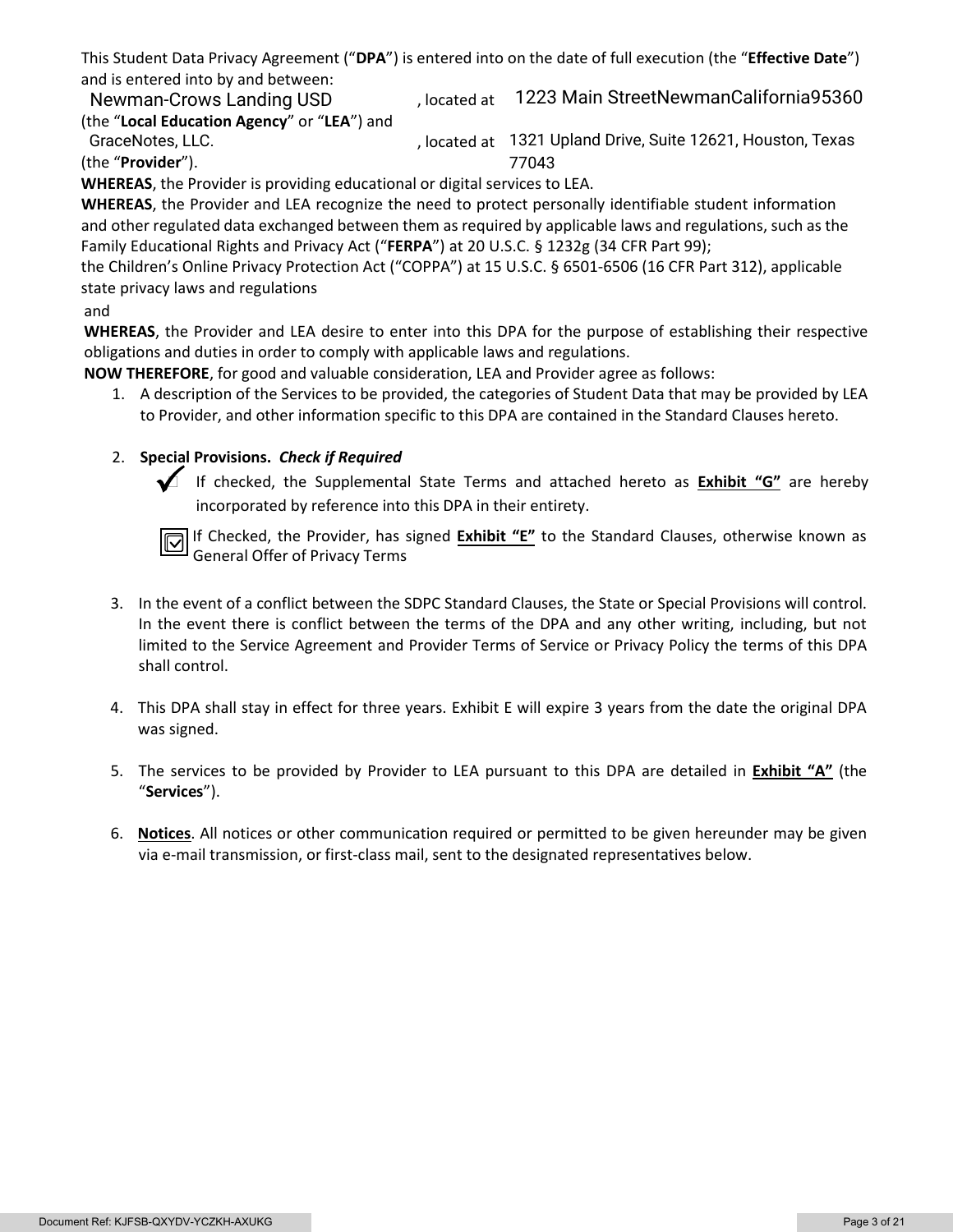| The designated representative for the LEA for this DPA is: |  |
|------------------------------------------------------------|--|
|------------------------------------------------------------|--|

|                                                                                 |                                                                 | Name:KimBettencourt Title:Director of Curriculum & Instruction |  |  |
|---------------------------------------------------------------------------------|-----------------------------------------------------------------|----------------------------------------------------------------|--|--|
|                                                                                 | Address:1223 Main StreetNewmanCalifornia95360                   |                                                                |  |  |
|                                                                                 |                                                                 | Phone:209-862-2933 Email:kbettencourt@nclusd.k12.ca.us         |  |  |
|                                                                                 | The designated representative for the Provider for this DPA is: |                                                                |  |  |
|                                                                                 |                                                                 |                                                                |  |  |
|                                                                                 | Address: 1321 Upland Drive, Suite 12621, Houston, TX 77043      |                                                                |  |  |
|                                                                                 |                                                                 |                                                                |  |  |
|                                                                                 |                                                                 |                                                                |  |  |
| IN WITNESS WHEREOF, LEA and Provider execute this DPA as of the Effective Date. |                                                                 |                                                                |  |  |
|                                                                                 | LEA: Newman-Crows Landing USD                                   |                                                                |  |  |
|                                                                                 |                                                                 |                                                                |  |  |
| Printed Name:KimBettencourt Times Title/Position:Director of Curriculum &       |                                                                 |                                                                |  |  |
|                                                                                 |                                                                 | Instruction                                                    |  |  |
|                                                                                 | PROVIDER: GraceNotes, LLC.                                      |                                                                |  |  |
|                                                                                 | By: nellema                                                     |                                                                |  |  |
|                                                                                 | Printed Name: Nancy D'Alema                                     |                                                                |  |  |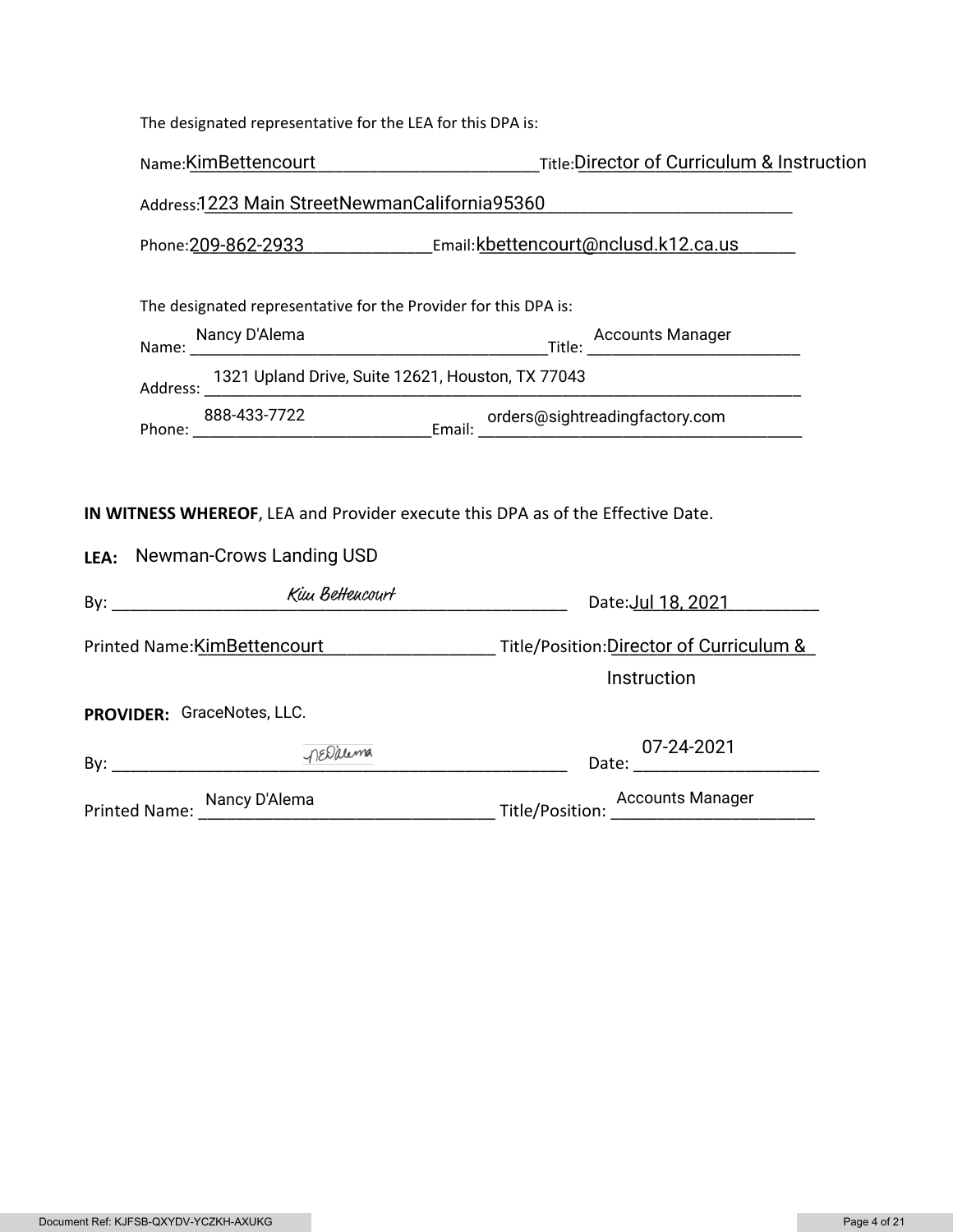#### **STANDARD CLAUSES**

Version 3.0

#### **ARTICLE I: PURPOSE AND SCOPE**

- **1. Purpose of DPA**. The purpose of this DPA is to describe the duties and responsibilities to protect Student Data including compliance with all applicable federal, state, and local privacy laws, rules, and regulations, all as may be amended from time to time. In performing these services, the Provider shall be considered a School Official with a legitimate educational interest, and performing services otherwise provided by the LEA. Provider shall be under the direct control and supervision of the LEA, with respect to its use of Student Data
- **2. Student Data to Be Provided**. In order to perform the Services described above, LEA shall provide Student Data as identified in the Schedule of Data, attached hereto as **Exhibit "B"**.
- **3. DPA Definitions**. The definition of terms used in this DPA is found in **Exhibit "C".** In the event of a conflict, definitions used in this DPA shall prevail over terms used in any other writing, including, but not limited to the Service Agreement, Terms of Service, Privacy Policies etc.

### **ARTICLE II: DATA OWNERSHIP AND AUTHORIZED ACCESS**

- **1. Student Data Property of LEA**. All Student Data transmitted to the Provider pursuant to the Service Agreement is and will continue to be the property of and under the control of the LEA. The Provider further acknowledges and agrees that all copies of such Student Data transmitted to the Provider, including any modifications or additions or any portion thereof from any source, are subject to the provisions of this DPA in the same manner as the original Student Data. The Parties agree that as between them, all rights, including all intellectual property rights in and to Student Data contemplated per the Service Agreement, shall remain the exclusive property of the LEA. For the purposes of FERPA, the Provider shall be considered a School Official, under the control and direction of the LEA as it pertains to the use of Student Data, notwithstanding the above.
- **2. Parent Access**. To the extent required by law the LEA shall establish reasonable procedures by which a parent, legal guardian, or eligible student may review Education Records and/or Student Data correct erroneous information, and procedures for the transfer of student-generated content to a personal account, consistent with the functionality of services. Provider shall respond in a reasonably timely manner (and no later than forty five (45) days from the date of the request or pursuant to the time frame required under state law for an LEA to respond to a parent or student, whichever is sooner) to the LEA's request for Student Data in a student's records held by the Provider to view or correct as necessary. In the event that a parent of a student or other individual contacts the Provider to review any of the Student Data accessed pursuant to the Services, the Provider shall refer the parent or individual to the LEA, who will follow the necessary and proper procedures regarding the requested information.
- **3. Separate Account**. If Student-Generated Content is stored or maintained by the Provider, Provider shall, at the request of the LEA, transfer, or provide a mechanism for the LEA to transfer, said Student-Generated Content to a separate account created by the student.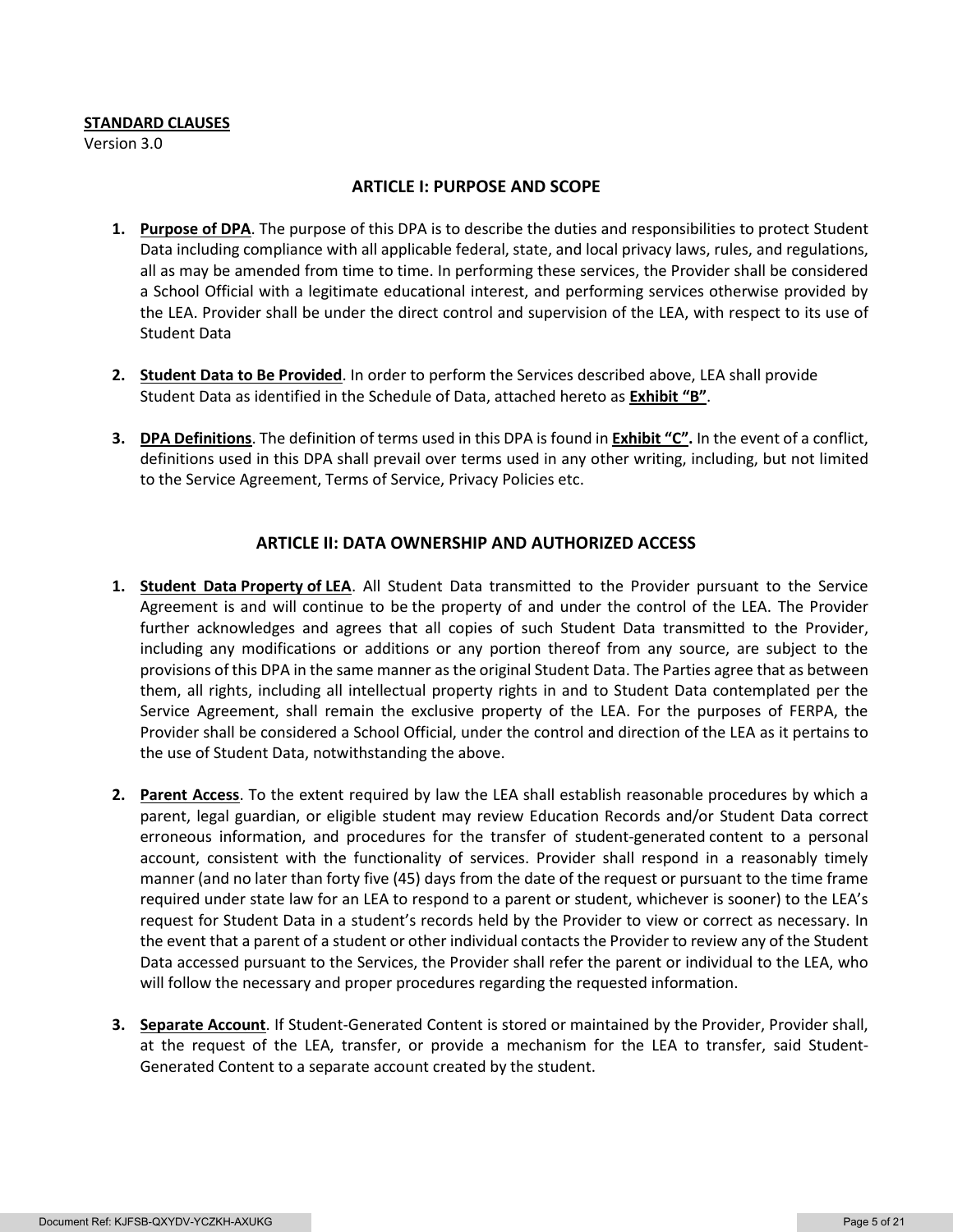- **4. Law Enforcement Requests**. Should law enforcement or other government entities ("Requesting Party(ies)") contact Provider with a request for Student Data held by the Provider pursuant to the Services, the Provider shall notify the LEA in advance of a compelled disclosure to the Requesting Party, unless lawfully directed by the Requesting Party not to inform the LEA of the request.
- **5. Subprocessors**. Provider shall enter into written agreements with all Subprocessors performing functions for the Provider in order for the Provider to provide the Services pursuant to the Service Agreement, whereby the Subprocessors agree to protect Student Data in a manner no less stringent than the terms of this DPA.

## **ARTICLE III: DUTIES OF LEA**

- **1. Provide Data in Compliance with Applicable Laws**. LEA shall provide Student Data for the purposes of obtaining the Services in compliance with all applicable federal, state, and local privacy laws, rules, and regulations, all as may be amended from time to time.
- **2. Annual Notification of Rights**. If the LEA has a policy of disclosing Education Rrecords and/or Student Data under FERPA (34 CFR § 99.31(a)(1)), LEA shall include a specification of criteria for determining who constitutes a school official and what constitutes a legitimate educational interest in its annual notification of rights.
- **3. Reasonable Precautions**. LEA shall take reasonable precautions to secure usernames, passwords, and any other means of gaining access to the services and hosted Student Data.
- **4. Unauthorized Access Notification**. LEA shall notify Provider promptly of any known unauthorized access. LEA will assist Provider in any efforts by Provider to investigate and respond to any unauthorized access.

## **ARTICLE IV: DUTIES OF PROVIDER**

- **1. Privacy Compliance**. The Provider shall comply with all applicable federal, state, and local laws, rules, and regulations pertaining to Student Data privacy and security, all as may be amended from time to time.
- **2. Authorized Use**. The Student Data shared pursuant to the Service Agreement, including persistent unique identifiers, shall be used for no purpose other than the Services outlined in Exhibit A or stated in the Service Agreement and/or otherwise authorized under the statutes referred to herein this DPA.
- **3. Provider Employee Obligation**. Provider shall require all of Provider's employees and agents who have access to Student Data to comply with all applicable provisions of this DPA with respect to the Student Data shared under the Service Agreement. Provider agrees to require and maintain an appropriate confidentiality agreement from each employee or agent with access to Student Data pursuant to the Service Agreement.
- **4. No Disclosure**. Provider acknowledges and agrees that it shall not make any re-disclosure of any Student Data or any portion thereof, including without limitation, user content or other non-public information and/or personally identifiable information contained in the Student Data other than as directed or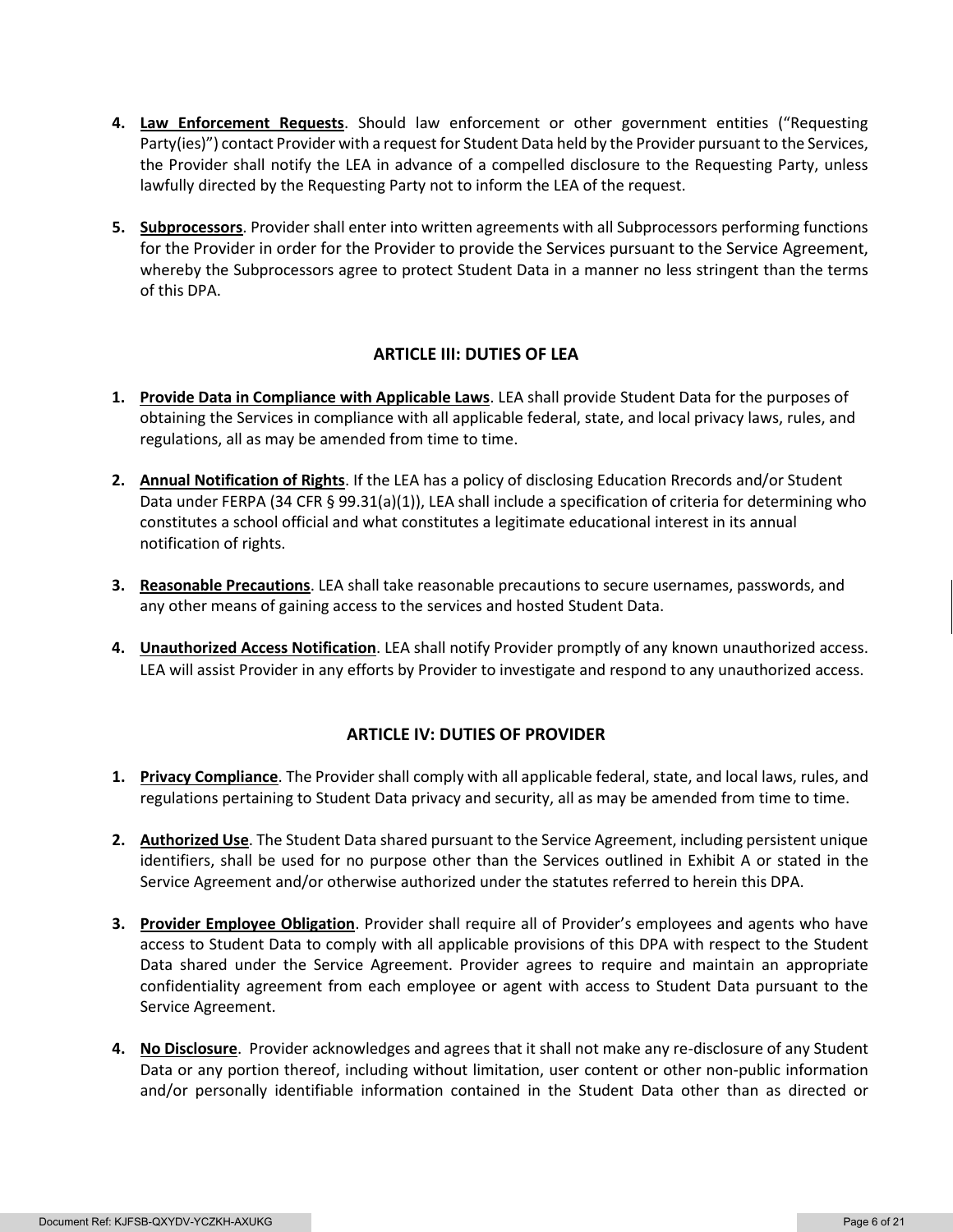permitted by the LEA or this DPA. This prohibition against disclosure shall not apply to aggregate summaries of De-Identified information, Student Data disclosed pursuant to a lawfully issued subpoena or other legal process, or to subprocessors performing services on behalf of the Provider pursuant to this DPA. Provider will not Sell Student Data to any third party.

- **5. De-Identified Data**: Provider agrees not to attempt to re-identify de-identified Student Data. De-Identified Data may be used by the Provider for those purposes allowed under FERPA and the following purposes: (1) assisting the LEA or other governmental agencies in conducting research and other studies; and (2) research and development of the Provider's educational sites, services, or applications, and to demonstrate the effectiveness of the Services; and (3) for adaptive learning purpose and for customized student learning. Provider's use of De-Identified Data shall survive termination of this DPA or any request by LEA to return or destroy Student Data. Except for Subprocessors, Provider agrees not to transfer deidentified Student Data to any party unless (a) that party agrees in writing not to attempt re-identification, and (b) prior written notice has been given to the LEA who has provided prior written consent for such transfer. Prior to publishing any document that names the LEA explicitly or indirectly, the Provider shall obtain the LEA's written approval of the manner in which de-identified data is presented.
- **6. Disposition of Data**. Upon written request from the LEA, Provider shall dispose of or provide a mechanism for the LEA to transfer Student Data obtained under the Service Agreement, within sixty (60) days of the date of said request and according to a schedule and procedure as the Parties may reasonably agree. Upon termination of this DPA, if no written request from the LEA is received, Provider shall dispose of all Student Data after providing the LEA with reasonable prior notice. The duty to dispose of Student Data shall not extend to Student Data that had been De-Identified or placed in a separate student account pursuant to section II 3. The LEA may employ a "Directive for Disposition of Data" form, a copy of which is attached hereto as **Exhibit "D"**. If the LEA and Provider employ Exhibit "D," no further written request or notice is required on the part of either party prior to the disposition of Student Data described in Exhibit "D.
- **7. Advertising Limitations.** Provider is prohibited from using, disclosing, or selling Student Data to (a) inform, influence, or enable Targeted Advertising; or (b) develop a profile of a student, family member/guardian or group, for any purpose other than providing the Service to LEA. This section does not prohibit Provider from using Student Data (i) for adaptive learning or customized student learning (including generating personalized learning recommendations); or (ii) to make product recommendations to teachers or LEA employees; or (iii) to notify account holders about new education product updates, features, or services or from otherwise using Student Data as permitted in this DPA and its accompanying exhibits

## **ARTICLE V: DATA PROVISIONS**

- **1. Data Storage**. Where required by applicable law, Student Data shall be stored within the United States. Upon request of the LEA, Provider will provide a list of the locations where Student Data is stored.
- **2. Audits.** No more than once a year, or following unauthorized access, upon receipt of a written request from the LEA with at least ten (10) business days' notice and upon the execution of an appropriate confidentiality agreement, the Provider will allow the LEA to audit the security and privacy measures that are in place to ensure protection of Student Data or any portion thereof as it pertains to the delivery of services to the LEA . The Provider will cooperate reasonably with the LEA and any local, state, or federal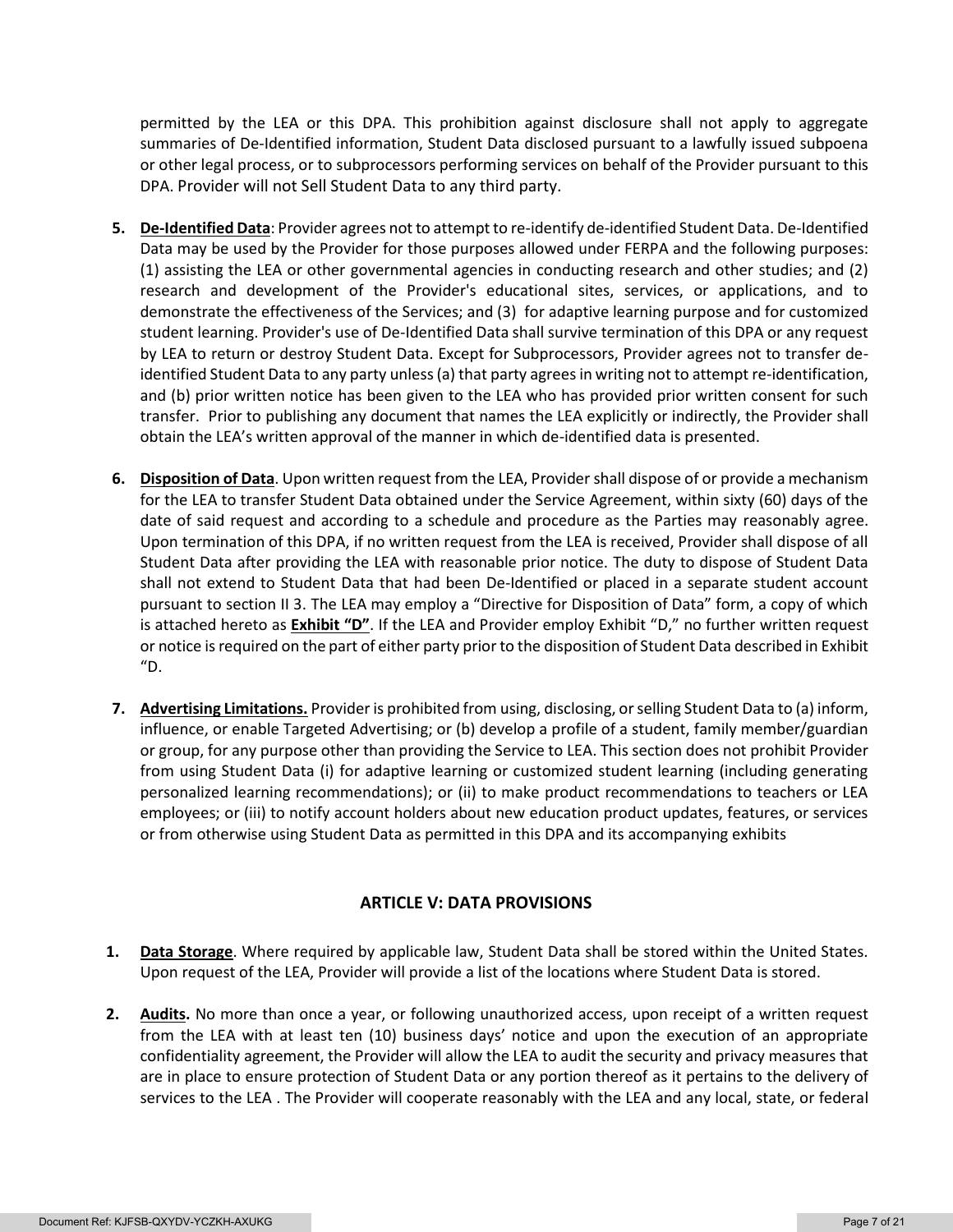agency with oversight authority or jurisdiction in connection with any audit or investigation of the Provider and/or delivery of Services to students and/or LEA, and shall provide reasonable access to the Provider's facilities, staff, agents and LEA's Student Data and all records pertaining to the Provider, LEA and delivery of Services to the LEA. Failure to reasonably cooperate shall be deemed a material breach of the DPA.

- **3. Data Security**. The Provider agrees to utilize administrative, physical, and technical safeguards designed to protect Student Data from unauthorized access, disclosure, acquisition, destruction, use, or modification. The Provider shall adhere to any applicable law relating to data security. The provider shall implement an adequate Cybersecurity Framework based on one of the nationally recognized standards set forth set forth in **Exhibit "F"**. Exclusions, variations, or exemptions to the identified Cybersecurity Framework must be detailed in an attachment to **Exhibit "H"**. Additionally, Provider may choose to further detail its security programs and measures that augment or are in addition to the Cybersecurity Framework in **Exhibit "F"**. Provider shall provide, in the Standard Schedule to the DPA, contact information of an employee who LEA may contact if there are any data security concerns or questions.
- **4. Data Breach**. In the event of an unauthorized release, disclosure or acquisition of Student Data that compromises the security, confidentiality or integrity of the Student Data maintained by the Provider the Provider shall provide notification to LEA within seventy-two (72) hours of confirmation of the incident, unless notification within this time limit would disrupt investigation of the incident by law enforcement. In such an event, notification shall be made within a reasonable time after the incident. Provider shall follow the following process:
	- (1) The security breach notification described above shall include, at a minimum, the following information to the extent known by the Provider and as it becomes available:
		- i. The name and contact information of the reporting LEA subject to this section.
		- ii. A list of the types of personal information that were or are reasonably believed to have been the subject of a breach.
		- iii. If the information is possible to determine at the time the notice is provided, then either (1) the date of the breach, (2) the estimated date of the breach, or (3) the date range within which the breach occurred. The notification shall also include the date of the notice.
		- iv. Whether the notification was delayed as a result of a law enforcement investigation, if that information is possible to determine at the time the notice is provided; and
		- v. A general description of the breach incident, if that information is possible to determine at the time the notice is provided.
	- (2) Provider agrees to adhere to all federal and state requirements with respect to a data breach related to the Student Data, including, when appropriate or required, the required responsibilities and procedures for notification and mitigation of any such data breach.
	- (3) Provider further acknowledges and agrees to have a written incident response plan that reflects best practices and is consistent with industry standards and federal and state law for responding to a data breach, breach of security, privacy incident or unauthorized acquisition or use of Student Data or any portion thereof, including personally identifiable information and agrees to provide LEA, upon request, with a summary of said written incident response plan.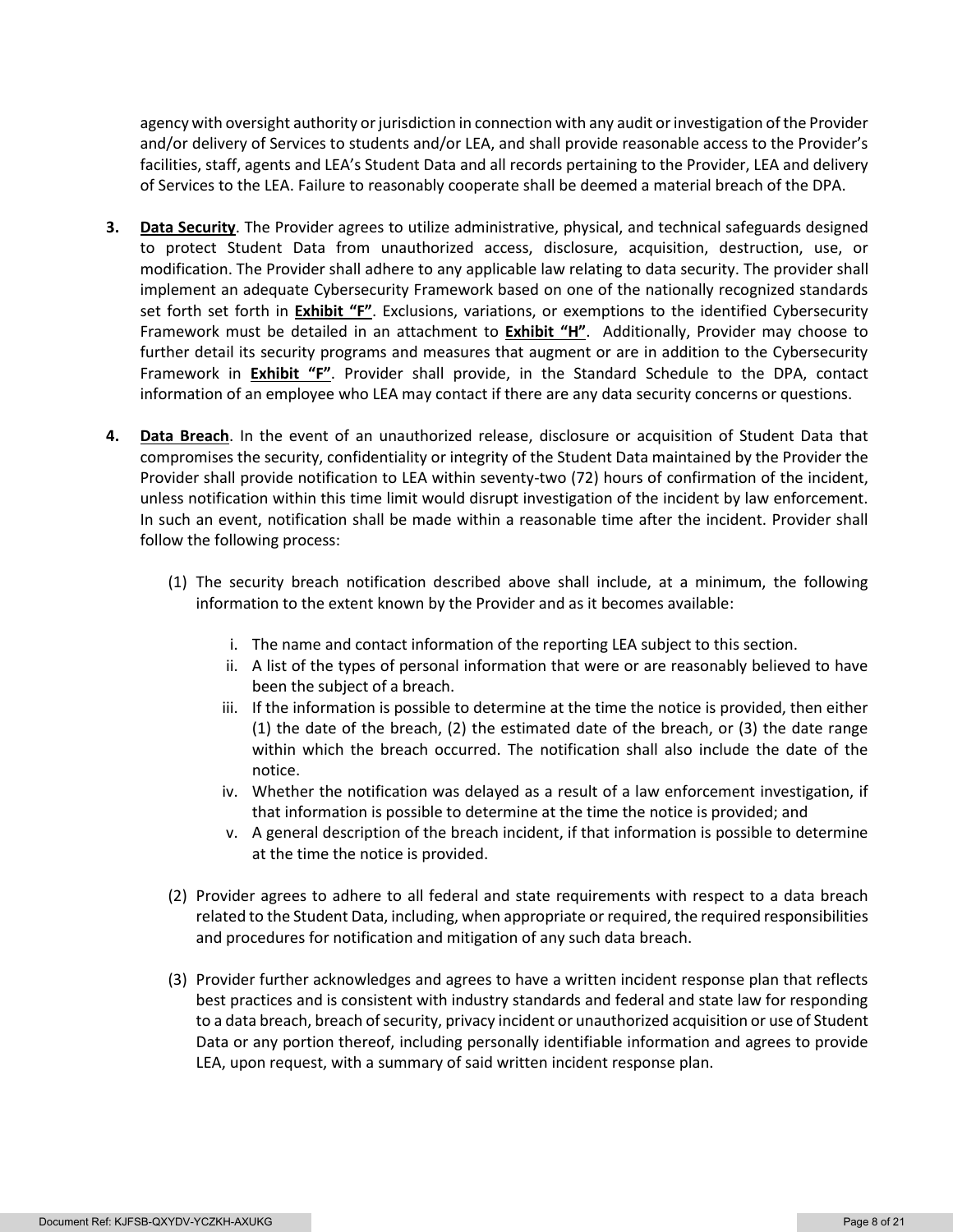- (4) LEA shall provide notice and facts surrounding the breach to the affected students, parents or guardians.
- (5) In the event of a breach originating from LEA's use of the Service, Provider shall cooperate with LEA to the extent necessary to expeditiously secure Student Data.

#### **ARTICLE VI: GENERAL OFFER OF TERMS**

Provider may, by signing the attached form of "General Offer of Privacy Terms" (General Offer, attached hereto as **Exhibit "E"**), be bound by the terms of **Exhibit "E"** to any other LEA who signs the acceptance on said Exhibit. The form is limited by the terms and conditions described therein.

#### **ARTICLE VII: MISCELLANEOUS**

- **1. Termination**. In the event that either Party seeks to terminate this DPA, they may do so by mutual written consent so long as the Service Agreement has lapsed or has been terminated. Either party may terminate this DPA and any service agreement or contract if the other party breaches any terms of this DPA.
- **2. Effect of Termination Survival**. If the Service Agreement is terminated, the Provider shall destroy all of LEA's Student Data pursuant to Article IV, section 6.
- **3. Priority of Agreements**. This DPA shall govern the treatment of Student Data in order to comply with the privacy protections, including those found in FERPA and all applicable privacy statutes identified in this DPA. In the event there is conflict between the terms of the DPA and the Service Agreement, Terms of Service, Privacy Policies, or with any other bid/RFP, license agreement, or writing, the terms of this DPA shall apply and take precedence. In the event of a conflict between Exhibit H, the SDPC Standard Clauses, and/or the Supplemental State Terms, Exhibit H will control, followed by the Supplemental State Terms. Except as described in this paragraph herein, all other provisions of the Service Agreement shall remain in effect.
- **4. Entire Agreement**. This DPA and the Service Agreement constitute the entire agreement of the Parties relating to the subject matter hereof and supersedes all prior communications, representations, or agreements, oral or written, by the Parties relating thereto. This DPA may be amended and the observance of any provision of this DPA may be waived (either generally or in any particular instance and either retroactively or prospectively) only with the signed written consent of both Parties. Neither failure nor delay on the part of any Party in exercising any right, power, or privilege hereunder shall operate as a waiver of such right, nor shall any single or partial exercise of any such right, power, or privilege preclude any further exercise thereof or the exercise of any other right, power, or privilege.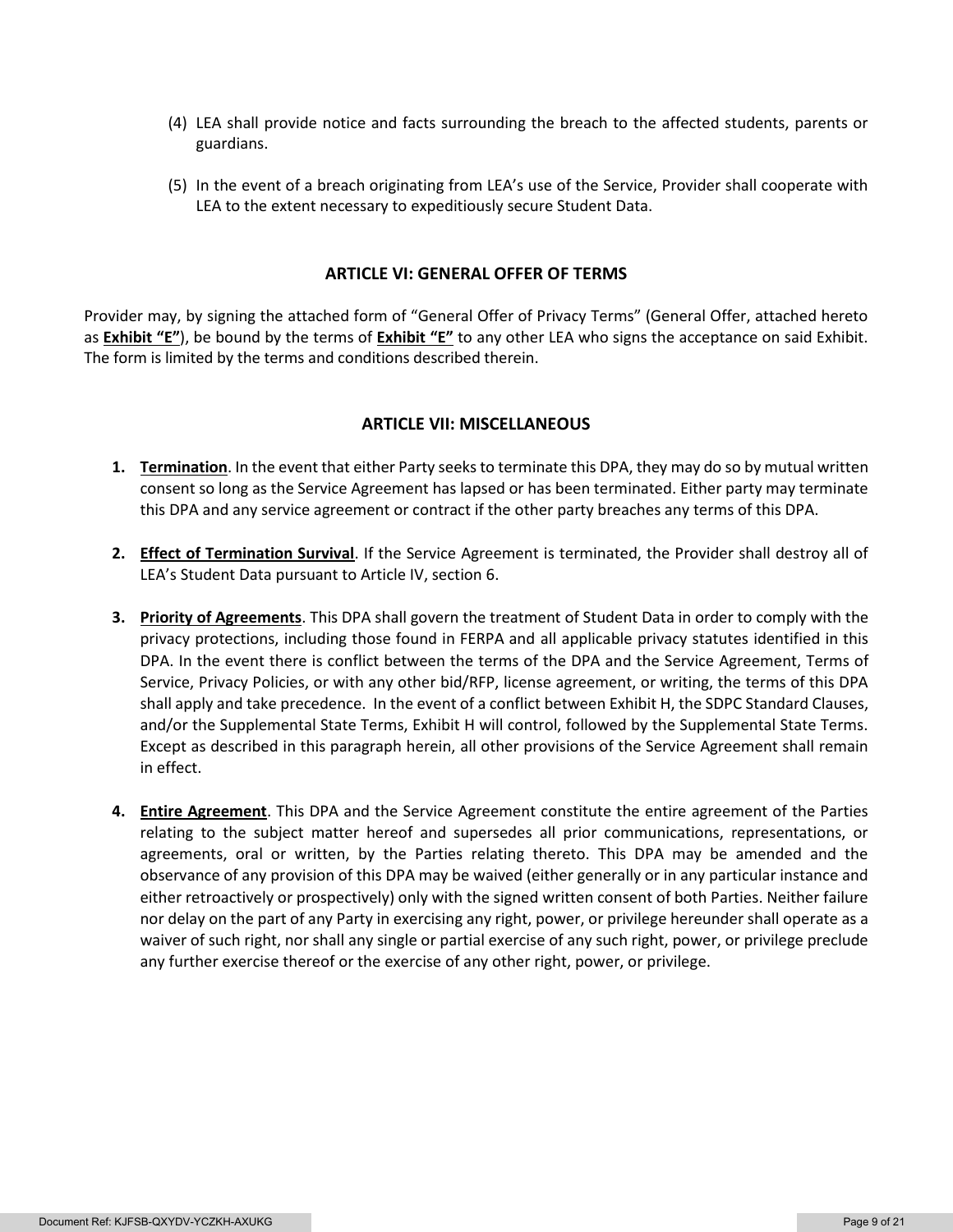- **5. Severability**. Any provision of this DPA that is prohibited or unenforceable in any jurisdiction shall, as to such jurisdiction, be ineffective to the extent of such prohibition or unenforceability without invalidating the remaining provisions of this DPA, and any such prohibition or unenforceability in any jurisdiction shall not invalidate or render unenforceable such provision in any other jurisdiction. Notwithstanding the foregoing, if such provision could be more narrowly drawn so as not to be prohibited or unenforceable in such jurisdiction while, at the same time, maintaining the intent of the Parties, it shall, as to such jurisdiction, be so narrowly drawn without invalidating the remaining provisions of this DPA or affecting the validity or enforceability of such provision in any other jurisdiction.
- **6. Governing Law; Venue and Jurisdiction**. THIS DPA WILL BE GOVERNED BY AND CONSTRUED IN ACCORDANCE WITH THE LAWS OF THE STATE OF THE LEA, WITHOUT REGARD TO CONFLICTS OF LAW PRINCIPLES. EACH PARTY CONSENTS AND SUBMITS TO THE SOLE AND EXCLUSIVE JURISDICTION TO THE STATE AND FEDERAL COURTS FOR THE COUNTY OF THE LEA FOR ANY DISPUTE ARISING OUT OF OR RELATING TO THIS DPA OR THE TRANSACTIONS CONTEMPLATED HEREBY.
- **7. Successors Bound**: This DPA is and shall be binding upon the respective successors in interest to Provider in the event of a merger, acquisition, consolidation or other business reorganization or sale of all or substantially all of the assets of such business In the event that the Provider sells, merges, or otherwise disposes of its business to a successor during the term of this DPA, the Provider shall provide written notice to the LEA no later than sixty (60) days after the closing date of sale, merger, or disposal. Such notice shall include a written, signed assurance that the successor will assume the obligations of the DPA and any obligations with respect to Student Data within the Service Agreement. The LEA has the authority to terminate the DPA if it disapproves of the successor to whom the Provider is selling, merging, or otherwise disposing of its business.
- **8. Authority.** Each party represents that it is authorized to bind to the terms of this DPA, including confidentiality and destruction of Student Data and any portion thereof contained therein, all related or associated institutions, individuals, employees or contractors who may have access to the Student Data and/or any portion thereof.
- **9. Waiver**. No delay or omission by either party to exercise any right hereunder shall be construed as a waiver of any such right and both parties reserve the right to exercise any such right from time to time, as often as may be deemed expedient.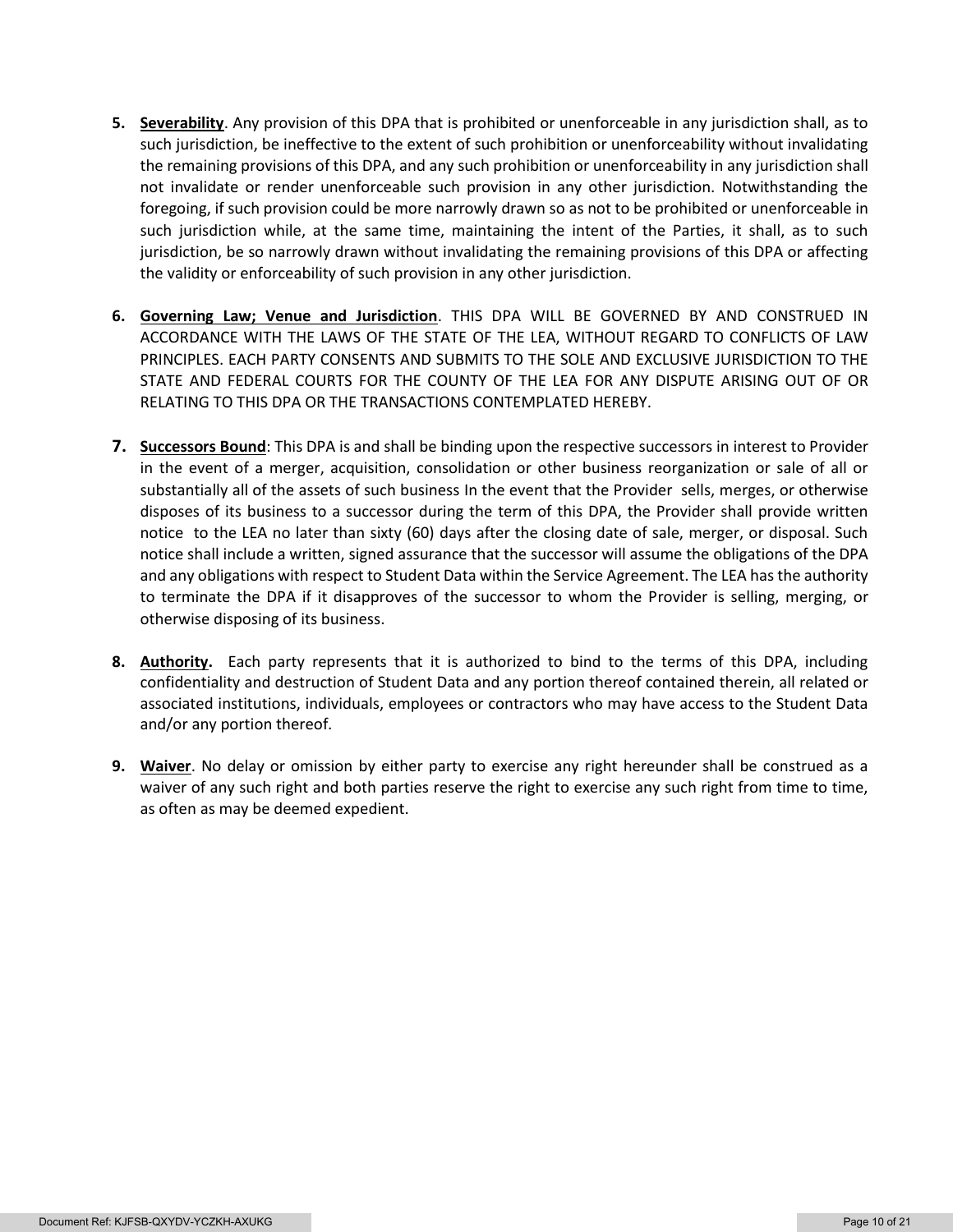## **EXHIBIT "A" DESCRIPTION OF SERVICES**

## [INSERT DETAILED DESCRIPTION OF PRODUCTS AND SERVICES HERE. IF MORE THAN ONE PRODUCT (RESOURCE) OR SERVICE IS INCLUDED, LIST EACH PRODUCT (RESOURCE) HERE]

Online subscriptions to SightReadingFactory.com.

SightReadingFactory.com makes practicing the important skill of sight reading easy, effective and fun! This cloud-based service allows you to customize and generate unlimited sight reading examples instantly, on-demand for music educators, students and hobbyists of all ages and abilities. Sight Reading Factory can be used on virtually any device through the web browser or with our free native app for iOS devices.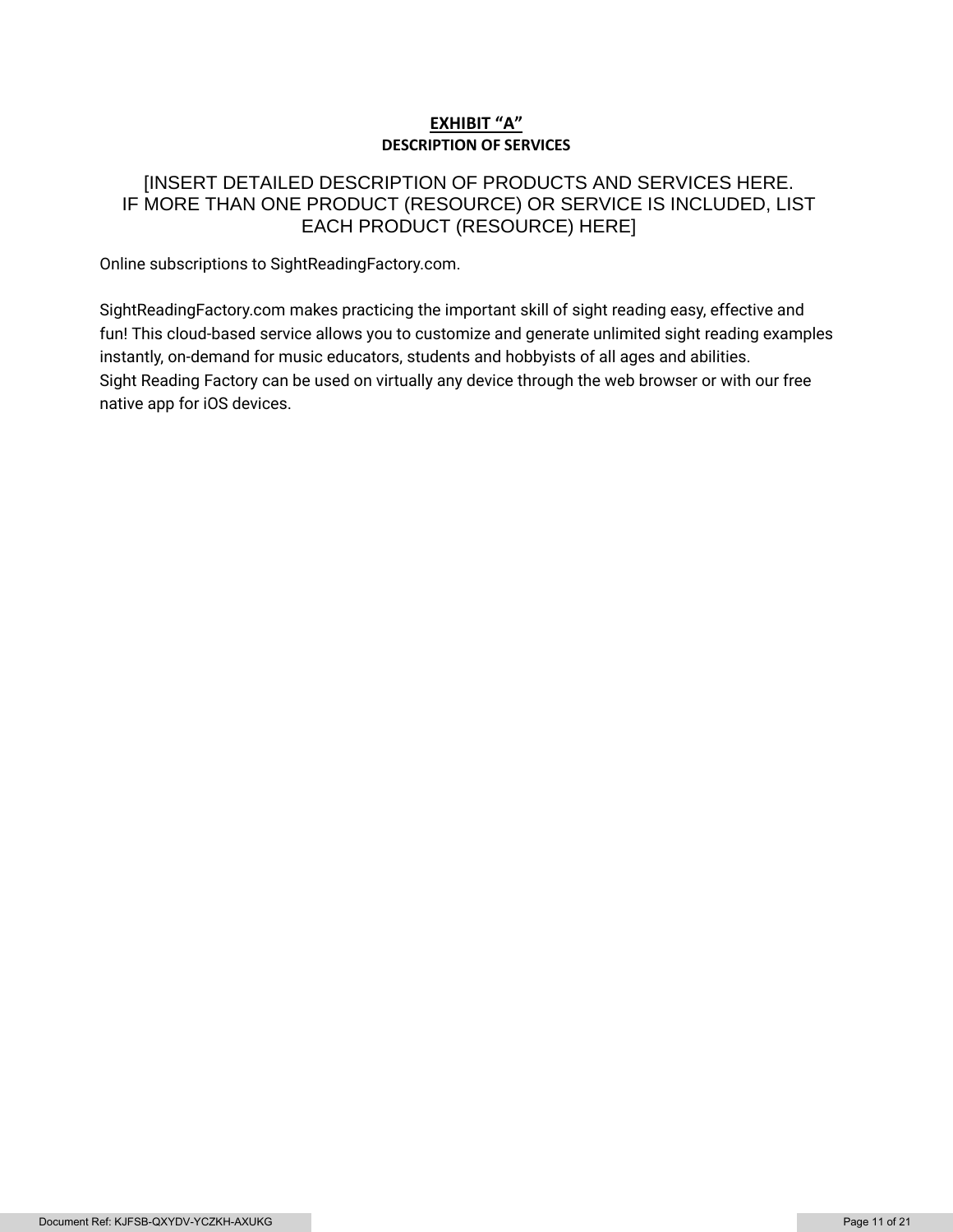## **EXHIBIT "B" SCHEDULE OF DATA**

| <b>Category of Data</b>           | <b>Elements</b>                                                         | <b>Check if Used</b><br>by Your System |
|-----------------------------------|-------------------------------------------------------------------------|----------------------------------------|
| <b>Application Technology</b>     | IP Addresses of users, Use of cookies, etc.                             | $\overline{\vee}$                      |
| Meta Data                         | Other application technology meta data-Please specify:                  |                                        |
| <b>Application Use Statistics</b> | Meta data on user interaction with application                          |                                        |
| Assessment                        | Standardized test scores                                                |                                        |
|                                   | Observation data                                                        |                                        |
|                                   | Other assessment data-Please specify:                                   |                                        |
| Attendance                        | Student school (daily) attendance data                                  |                                        |
|                                   | Student class attendance data                                           |                                        |
| Communications                    | Online communications captured (emails, blog entries)                   |                                        |
| Conduct                           | Conduct or behavioral data                                              |                                        |
| Demographics                      | Date of Birth                                                           |                                        |
|                                   | Place of Birth                                                          |                                        |
|                                   | Gender                                                                  |                                        |
|                                   | Ethnicity or race                                                       |                                        |
|                                   | Language information (native, or primary language spoken by<br>student) |                                        |
|                                   | Other demographic information-Please specify:                           |                                        |
| Enrollment                        | Student school enrollment                                               |                                        |
|                                   | Student grade level                                                     |                                        |
|                                   | Homeroom                                                                |                                        |
|                                   | Guidance counselor                                                      |                                        |
|                                   | Specific curriculum programs                                            |                                        |
|                                   | Year of graduation                                                      |                                        |
|                                   | Other enrollment information-Please specify:                            |                                        |
| Parent/Guardian Contact           | Address                                                                 |                                        |
| Information                       | Email                                                                   |                                        |
|                                   | Phone                                                                   |                                        |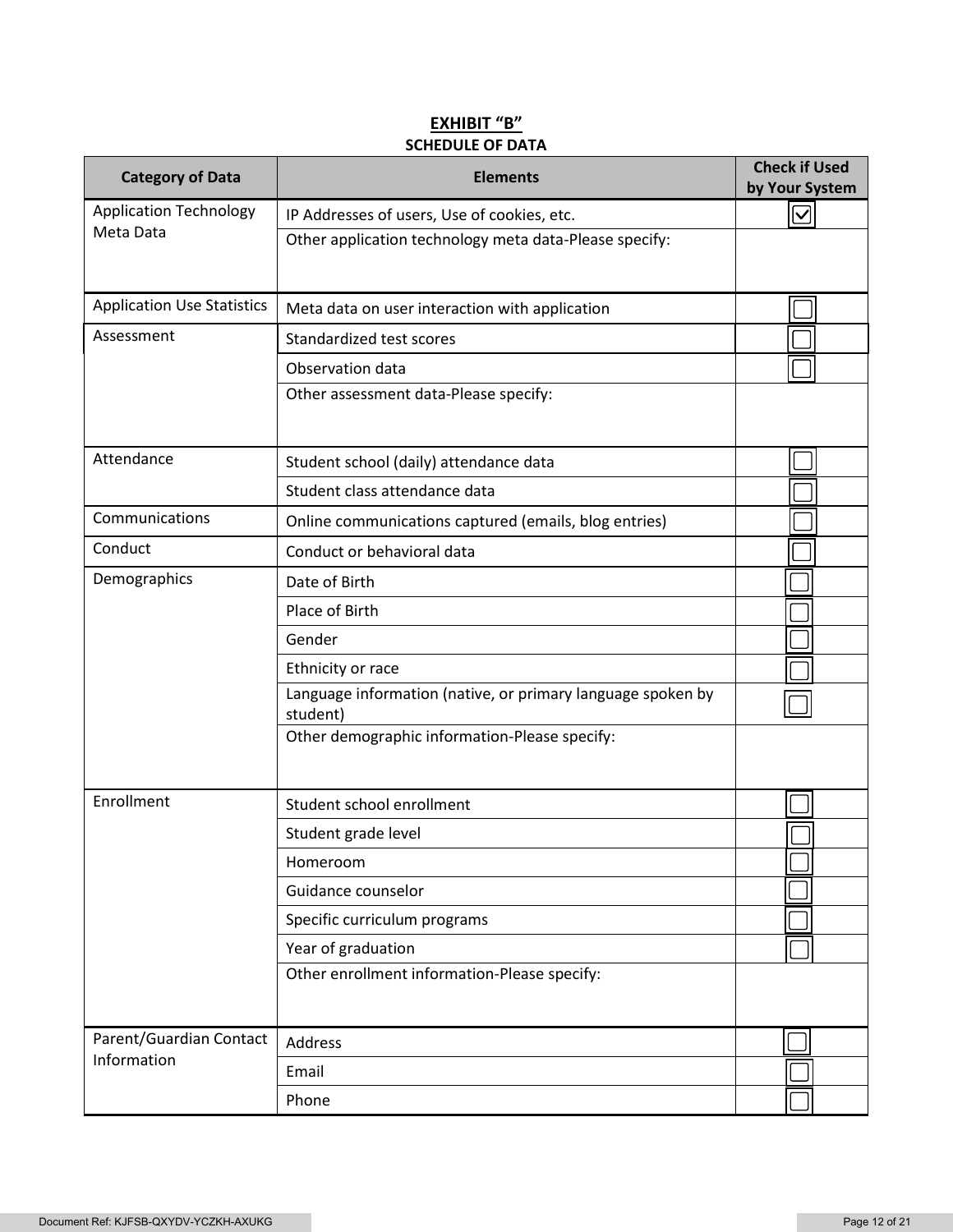| <b>Category of Data</b>              | <b>Elements</b>                                                                                                              | <b>Check if Used</b><br>by Your System |
|--------------------------------------|------------------------------------------------------------------------------------------------------------------------------|----------------------------------------|
| Parent/Guardian ID                   | Parent ID number (created to link parents to students)                                                                       |                                        |
| Parent/Guardian Name                 | First and/or Last                                                                                                            |                                        |
| Schedule                             | Student scheduled courses                                                                                                    |                                        |
|                                      | <b>Teacher names</b>                                                                                                         |                                        |
| Special Indicator                    | English language learner information                                                                                         |                                        |
|                                      | Low income status                                                                                                            |                                        |
|                                      | Medical alerts/ health data                                                                                                  |                                        |
|                                      | Student disability information                                                                                               |                                        |
|                                      | Specialized education services (IEP or 504)                                                                                  |                                        |
|                                      | Living situations (homeless/foster care)                                                                                     |                                        |
|                                      | Other indicator information-Please specify:                                                                                  |                                        |
| <b>Student Contact</b>               | <b>Address</b>                                                                                                               |                                        |
| Information                          | Email                                                                                                                        | $\checkmark$                           |
|                                      | Phone                                                                                                                        |                                        |
| <b>Student Identifiers</b>           | Local (School district) ID number                                                                                            |                                        |
|                                      | State ID number                                                                                                              |                                        |
|                                      | Provider/App assigned student ID number                                                                                      |                                        |
|                                      | Student app username                                                                                                         | $\overline{\checkmark}$                |
|                                      | Student app passwords                                                                                                        | $\overline{\checkmark}$                |
| <b>Student Name</b>                  | First and/or Last                                                                                                            | $\bm{\nabla}$                          |
| Student In App<br>Performance        | Program/application performance (typing program-student<br>types 60 wpm, reading program-student reads below grade<br>level) |                                        |
| <b>Student Program</b><br>Membership | Academic or extracurricular activities a student may belong to<br>or participate in                                          |                                        |
| <b>Student Survey</b><br>Responses   | Student responses to surveys or questionnaires                                                                               |                                        |
| Student work                         | Student generated content; writing, pictures, etc.                                                                           |                                        |
|                                      | Other student work data -Please specify:                                                                                     |                                        |
| Transcript                           | Student course grades                                                                                                        |                                        |
|                                      | Student course data                                                                                                          |                                        |
|                                      | Student course grades/ performance scores                                                                                    |                                        |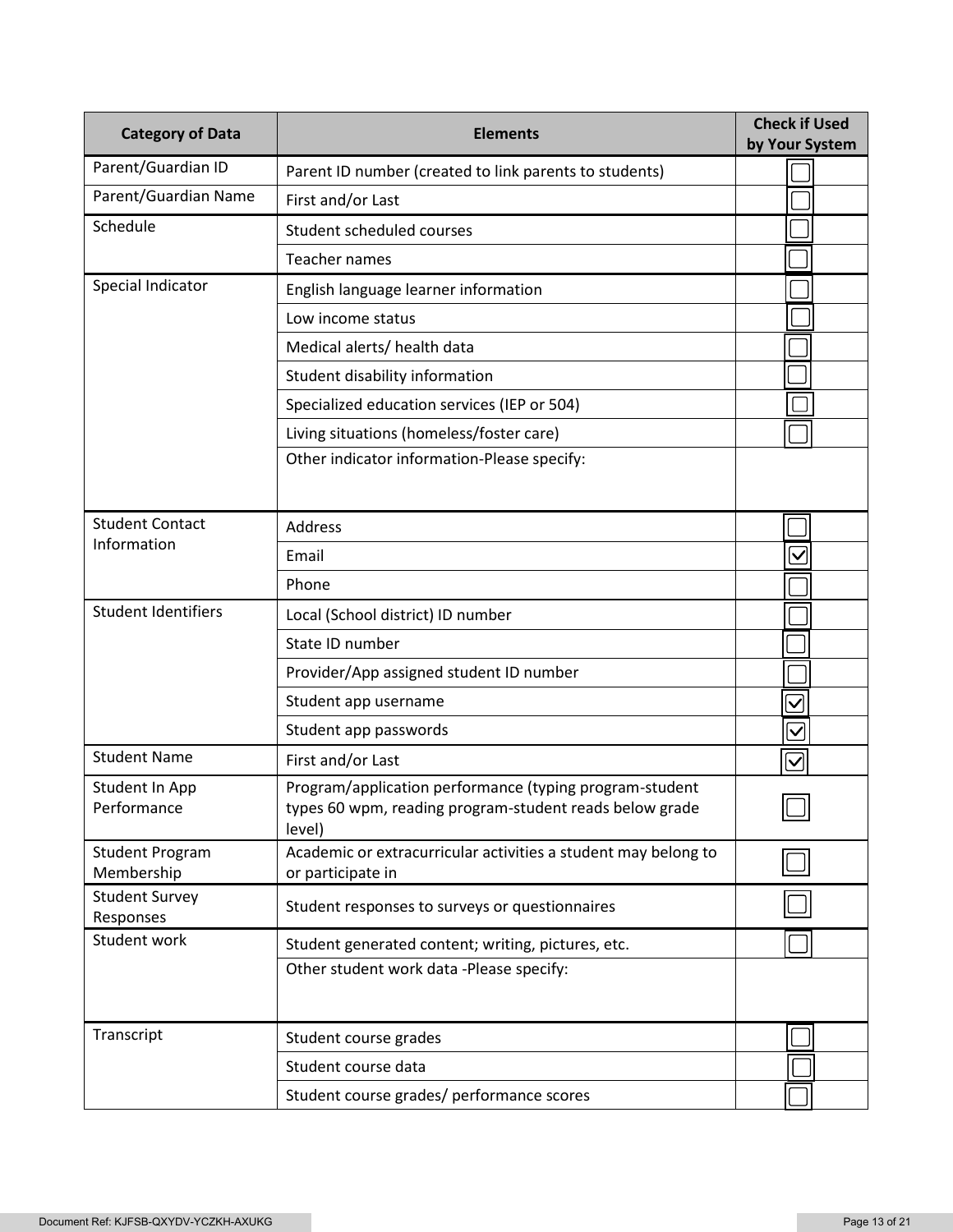| <b>Category of Data</b> | <b>Elements</b>                                                                                                                 | <b>Check if Used</b><br>by Your System                                                     |
|-------------------------|---------------------------------------------------------------------------------------------------------------------------------|--------------------------------------------------------------------------------------------|
|                         | Other transcript data - Please specify:                                                                                         |                                                                                            |
|                         |                                                                                                                                 |                                                                                            |
| Transportation          | Student bus assignment                                                                                                          |                                                                                            |
|                         | Student pick up and/or drop off location                                                                                        |                                                                                            |
|                         | Student bus card ID number                                                                                                      |                                                                                            |
|                         | Other transportation data - Please specify:                                                                                     |                                                                                            |
|                         |                                                                                                                                 |                                                                                            |
| Other                   | Please list each additional data element used, stored, or<br>collected by your application:                                     | Students can<br>submit sight<br>reading<br>assignments<br>to their<br>teacher to<br>grade. |
| None                    | No Student Data collected at this time. Provider will<br>immediately notify LEA if this designation is no longer<br>applicable. |                                                                                            |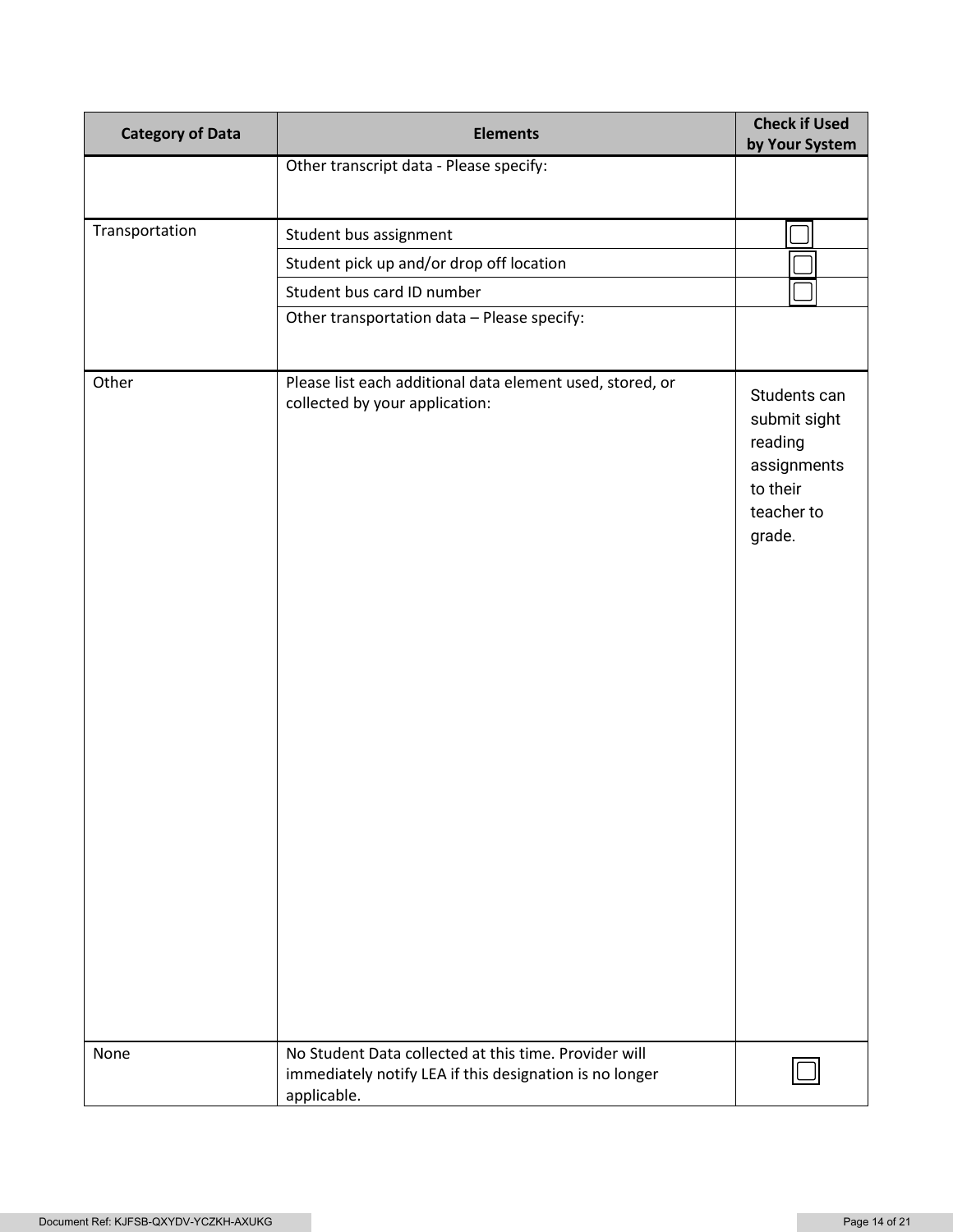## **EXHIBIT "C" DEFINITIONS**

**De-Identified Data and De-Identification**: Records and information are considered to be de-identified when all personally identifiable information has been removed or obscured, such that the remaining information does not reasonably identify a specific individual, including, but not limited to, any information that, alone or in combination is linkable to a specific student and provided that the educational agency, or other party, has made a reasonable determination that a student's identity is not personally identifiable, taking into account reasonable available information.

**Educational Records**: Educational Records are records, files, documents, and other materials directly related to a student and maintained by the school or local education agency, or by a person acting for such school or local education agency, including but not limited to, records encompassing all the material kept in the student's cumulative folder, such as general identifying data, records of attendance and of academic work completed, records of achievement, and results of evaluative tests, health data, disciplinary status, test protocols and individualized education programs.

**Metadata**: means information that provides meaning and context to other data being collected; including, but not limited to: date and time records and purpose of creation Metadata that have been stripped of all direct and indirect identifiers are not considered Personally Identifiable Information.

**Operator**: means the operator of an internet website, online service, online application, or mobile application with actual knowledge that the site, service, or application is used for K–12 school purposes. Any entity that operates an internet website, online service, online application, or mobile application that has entered into a signed, written agreement with an LEA to provide a service to that LEA shall be considered an "operator" for the purposes of this section.

**Originating** LEA: An LEA who originally executes the DPA in its entirety with the Provider.

**Provider**: For purposes of the DPA, the term "Provider" means provider of digital educational software or services, including cloud-based services, for the digital storage, management, and retrieval of Student Data. Within the DPA the term "Provider" includes the term "Third Party" and the term "Operator" as used in applicable state statutes.

**Student Generated Content**: The term "student-generated content" means materials or content created by a student in the services including, but not limited to, essays, research reports, portfolios, creative writing, music or other audio files, photographs, videos, and account information that enables ongoing ownership of student content.

**School Official**: For the purposes of this DPA and pursuant to 34 CFR § 99.31(b), a School Official is a contractor that: (1) Performs an institutional service or function for which the agency or institution would otherwise use employees; (2) Is under the direct control of the agency or institution with respect to the use and maintenance of Student Data including Education Records; and (3) Is subject to 34 CFR § 99.33(a) governing the use and redisclosure of personally identifiable information from Education Records.

**Service Agreement**: Refers to the Contract, Purchase Order or Terms of Service or Terms of Use.

**Student Data**: Student Data includes any data, whether gathered by Provider or provided by LEA or its users, students, or students' parents/guardians, that is descriptive of the student including, but not limited to,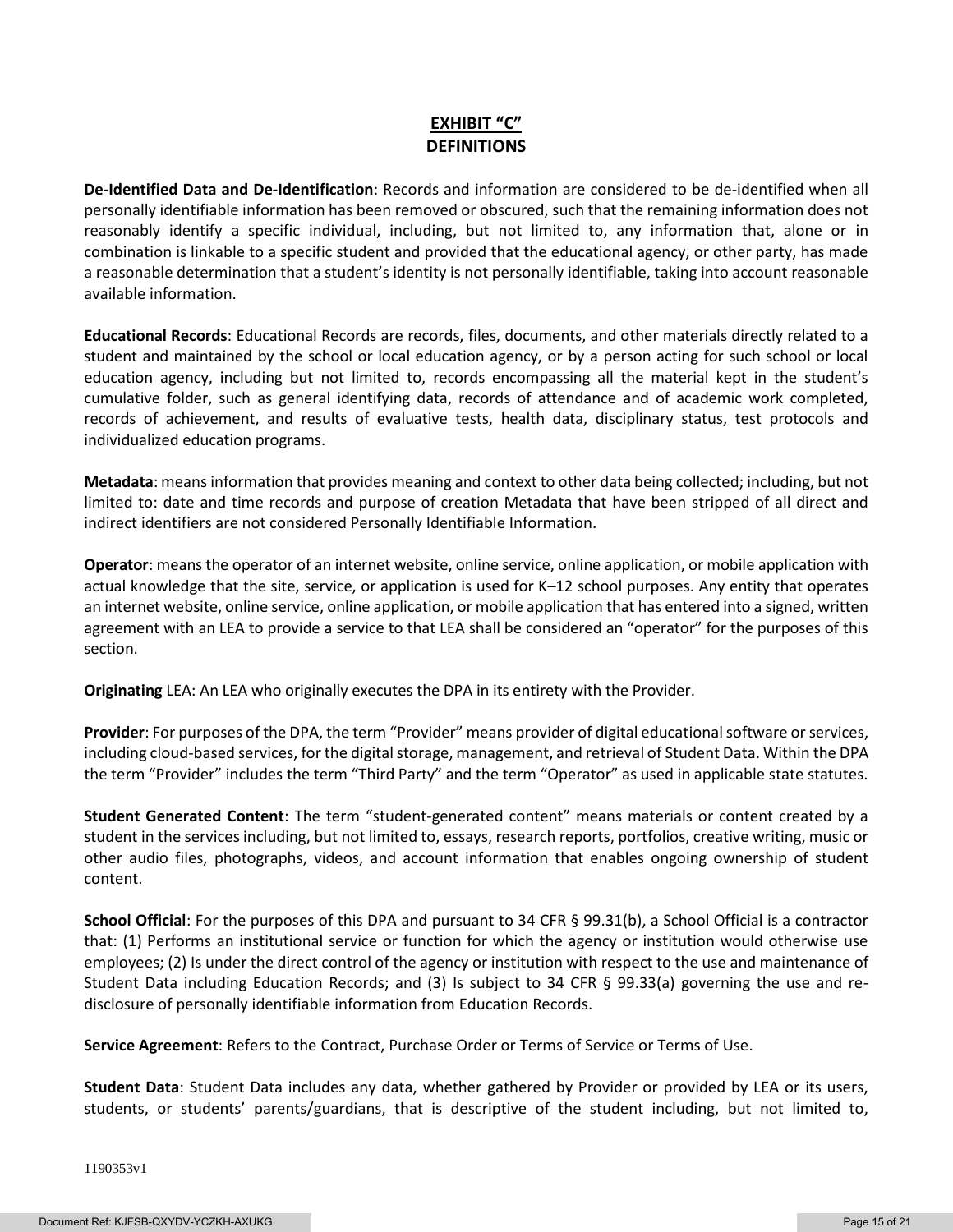information in the student's educational record or email, first and last name, birthdate, home or other physical address, telephone number, email address, or other information allowing physical or online contact, discipline records, videos, test results, special education data, juvenile dependency records, grades, evaluations, criminal records, medical records, health records, social security numbers, biometric information, disabilities, socioeconomic information, individual purchasing behavior or preferences, food purchases, political affiliations, religious information, text messages, documents, student identifiers, search activity, photos, voice recordings, geolocation information, parents' names, or any other information or identification number that would provide information about a specific student. Student Data includes Meta Data. Student Data further includes "personally identifiable information (PII)," as defined in 34 C.F.R. § 99.3 and as defined under any applicable state law. Student Data shall constitute Education Records for the purposes of this DPA, and for the purposes of federal, state, and local laws and regulations. Student Data as specified in **Exhibit "B"** is confirmed to be collected or processed by the Provider pursuant to the Services. Student Data shall not constitute that information that has been anonymized or de-identified, or anonymous usage data regarding a student's use of Provider's services.

**Subprocessor:** For the purposes of this DPA, the term "Subprocessor" (sometimes referred to as the "Subcontractor") means a party other than LEA or Provider, who Provider uses for data collection, analytics, storage, or other service to operate and/or improve its service, and who has access to Student Data.

**Subscribing LEA**: An LEA that was not party to the original Service Agreement and who accepts the Provider's General Offer of Privacy Terms.

**Targeted Advertising:** means presenting an advertisement to a student where the selection of the advertisement is based on Student Data or inferred over time from the usage of the operator's Internet web site, online service or mobile application by such student or the retention of such student's online activities or requests over time for the purpose of targeting subsequent advertisements. "Targeted advertising" does not include any advertising to a student on an Internet web site based on the content of the web page or in response to a student's response or request for information or feedback.

**Third Party**: The term "Third Party" means a provider of digital educational software or services, including cloudbased services, for the digital storage, management, and retrieval of Education Records and/or Student Data, as that term is used in some state statutes. However, for the purpose of this DPA, the term "Third Party" when used to indicate the provider of digital educational software or services is replaced by the term "Provider."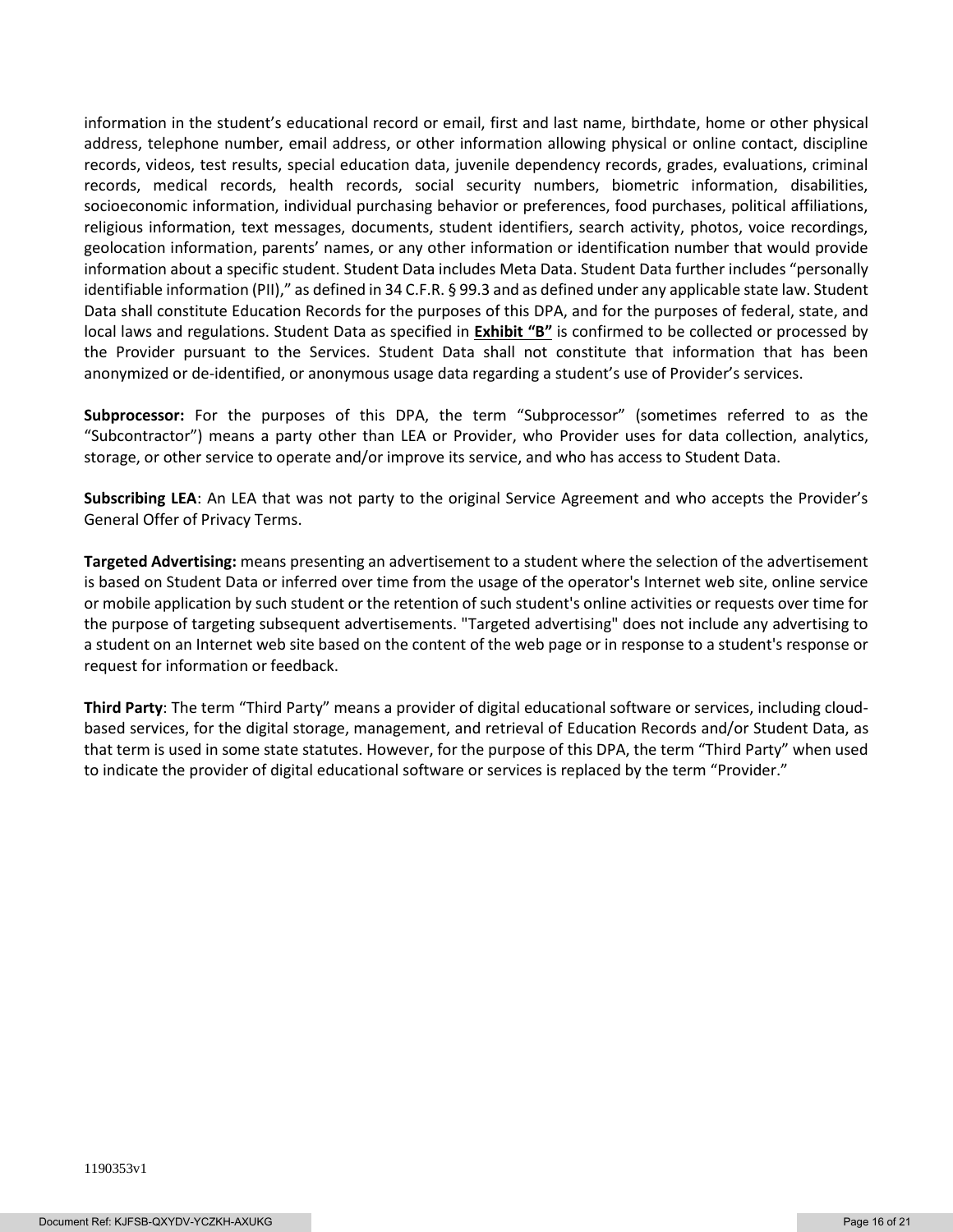### **EXHIBIT "D" DIRECTIVE FOR DISPOSITION OF DATA**

 Provider to dispose of data obtained by Provider pursuant to the terms of the Service Agreement between LEA and Provider. The terms of the Disposition are set forth below: Newman-Crows Landing USD

1. Extent of Disposition

 $\boxed{\Box}$  Disposition is partial. The categories of data to be disposed of are set forth below or are found in an attachment to this Directive:

## [**Insert categories of data here**]

 $\Box$  Disposition is Complete. Disposition extends to all categories of data.

### 2. Nature of Disposition

 $\boxed{\boxed{\Box}}$  Disposition shall be by destruction or deletion of data.

 $\Box$  Disposition shall be by a transfer of data. The data shall be transferred to the following site as follows:

### [**Insert or attach special instructions**]

3. Schedule of Disposition

Data shall be disposed of by the following date:

 $\boxed{\bigcirc}$  As soon as commercially practicable.

\_\_\_\_\_ By 06-30-2024

4. Signature

Kiuu Betteucourt

08-03-2021

Authorized Representative of LEA Date

5. Verification of Disposition of Data

Authorized Representative of Company **Date** 

\_\_\_\_\_\_\_\_\_\_\_\_\_\_\_\_\_\_\_\_\_\_\_\_\_\_\_\_\_\_\_\_\_\_\_\_\_\_\_\_\_ \_\_\_\_\_\_\_\_\_\_\_\_\_\_ 07-24-2021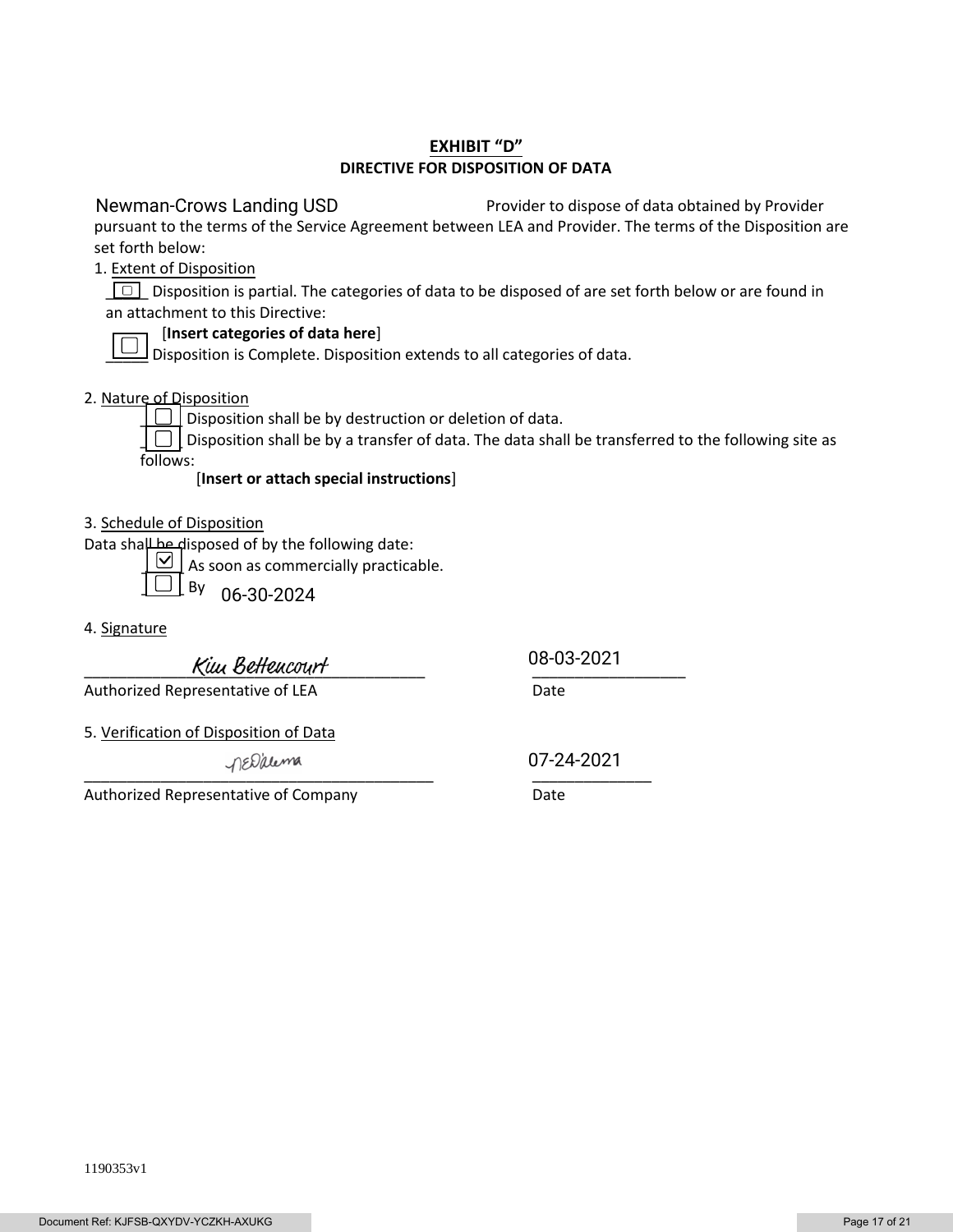### **EXHIBIT "E" GENERAL OFFER OF PRIVACY TERMS**

#### **1**. **Offer of Terms**

Provider offers the same privacy protections found in this DPA between it and Newman-Crows Landing USD

("Originating LEA") which is dated  $\overline{J}$ UI 18, 2021  $\overline{J}$ , to any other LEA ("Subscribing LEA") who accepts this General Offer of Privacy Terms ("General Offer") through its signature below. This General Offer shall extend only to privacy protections, and Provider's signature shall not necessarily bind Provider to other terms, such as price, term, or schedule of services, or to any other provision not addressed in this DPA. The Provider and the Subscribing LEA may also agree to change the data provided by Subscribing LEA to the Provider to suit the unique needs of the Subscribing LEA. The Provider may withdraw the General Offer in the event of: (1) a material change in the applicable privacy statues; (2) a material change in the services and products listed in the originating Service Agreement; or three (3) years after the date of Provider's signature to this Form. Subscribing LEAs should send the signed **Exhibit "E"** to Provider at the following email address: Jul 18, 2021

# \_\_\_\_\_\_\_\_\_\_\_\_\_\_\_\_\_\_\_\_\_\_\_\_\_\_\_\_\_\_\_\_\_\_\_\_\_\_\_\_\_. orders@sightreadingfactory.com

**PROVIDER:\_\_\_\_\_\_\_\_\_\_\_\_\_\_\_\_\_\_\_\_\_\_\_\_\_\_\_\_\_\_\_\_\_\_\_\_\_\_\_\_\_\_\_\_\_\_\_\_\_\_\_\_\_\_\_\_\_** GraceNotes, LLC.

|                    | NEDalema                                                                                                                                                                                                                                                                                                          |  | Date: 07-24-2021 |
|--------------------|-------------------------------------------------------------------------------------------------------------------------------------------------------------------------------------------------------------------------------------------------------------------------------------------------------------------|--|------------------|
|                    | Nancy D'Alema Manus (Accounts Manager Accounts Manager Accounts Manager Accounts Manager Accounts (Manager Accounts Manager Accounts Manager Accounts Manager Accounts Manager Accounts Manager Accounts Manager Accounts Mana                                                                                    |  |                  |
| 2. Subscribing LEA |                                                                                                                                                                                                                                                                                                                   |  |                  |
|                    | A Subscribing LEA, by signing a separate Service Agreement with Provider, and by its signature below, accepts the<br>General Offer of Privacy Terms. The Subscribing LEA and the Provider shall therefore be bound by the same<br>terms of this DPA for the term of the DPA between the  Newman-Crows Landing USD |  |                  |
|                    | and the Provider. ** PRIOR TO ITS EFFECTIVENESS, SUBSCRIBING LEA MUST DELIVER NOTICE OF ACCEPTANCE<br>TO PROVIDER PURSUANT TO ARTICLE VII, SECTION 5. **                                                                                                                                                          |  |                  |
| BY:                |                                                                                                                                                                                                                                                                                                                   |  |                  |
|                    |                                                                                                                                                                                                                                                                                                                   |  |                  |
|                    |                                                                                                                                                                                                                                                                                                                   |  |                  |
|                    |                                                                                                                                                                                                                                                                                                                   |  |                  |
|                    | DESIGNATED REPRESENTATIVE OF LEA:                                                                                                                                                                                                                                                                                 |  |                  |
| Name:              | <u> 1989 - Johann Stoff, amerikansk politiker (d. 1989)</u>                                                                                                                                                                                                                                                       |  |                  |
| Title:             |                                                                                                                                                                                                                                                                                                                   |  |                  |
| Address:           | <u> 1989 - Johann John Stoff, deutscher Stoffen und der Stoffen und der Stoffen und der Stoffen und der Stoffen</u>                                                                                                                                                                                               |  |                  |
| Telephone Number:  |                                                                                                                                                                                                                                                                                                                   |  |                  |
| Email:             |                                                                                                                                                                                                                                                                                                                   |  |                  |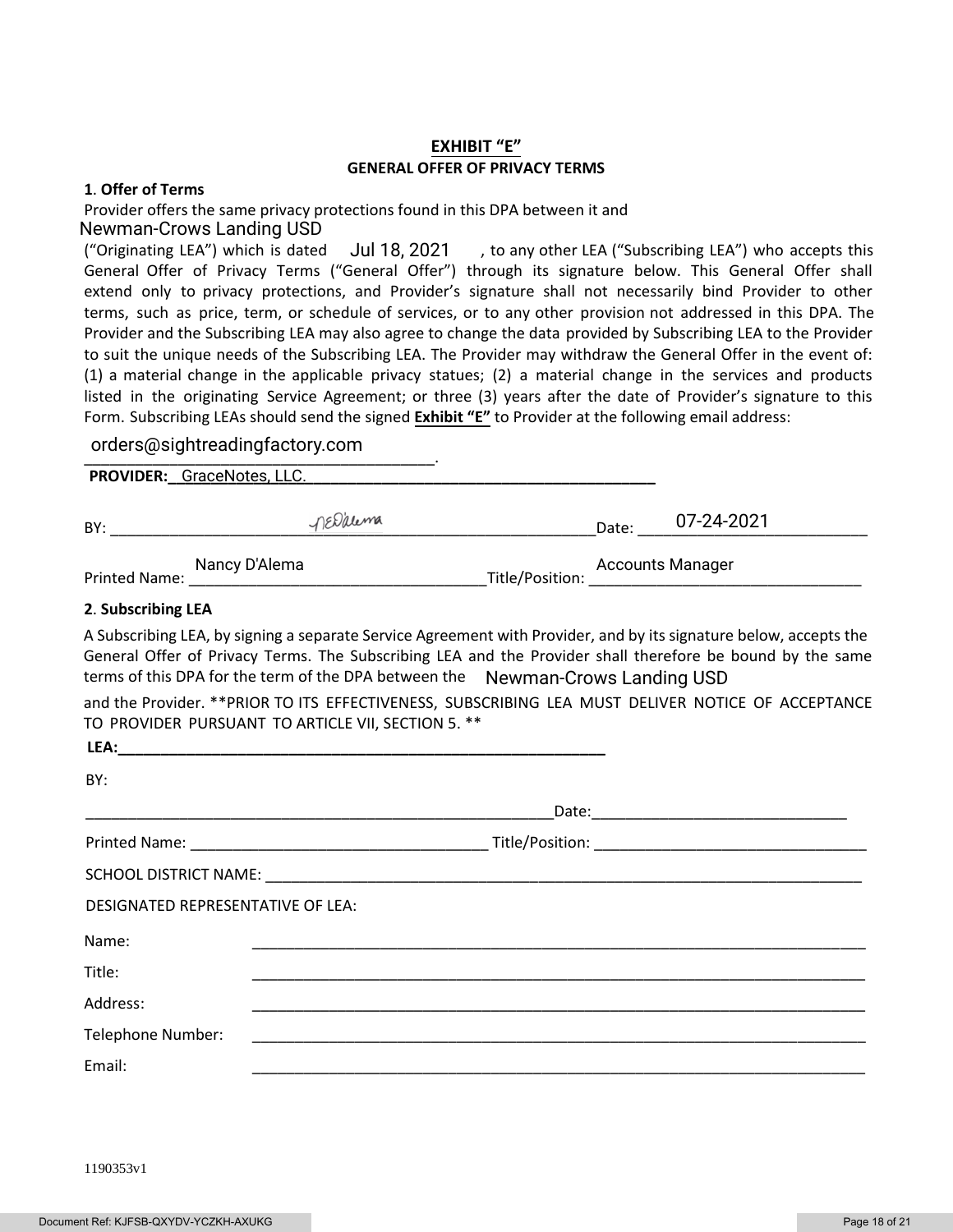## **EXHIBIT "F" DATA SECURITY REQUIREMENTS**

#### **Adequate Cybersecurity Frameworks 2/24/2020**

The Education Security and Privacy Exchange ("Edspex") works in partnership with the Student Data Privacy Consortium and industry leaders to maintain a list of known and credible cybersecurity frameworks which can protect digital learning ecosystems chosen based on a set of guiding cybersecurity principles\* ("Cybersecurity Frameworks") that may be utilized by Provider .

| <b>MAINTAINING ORGANIZATION/GROUP</b>                                                   | <b>FRAMEWORK(S)</b>                                                                                                                  |
|-----------------------------------------------------------------------------------------|--------------------------------------------------------------------------------------------------------------------------------------|
|                                                                                         |                                                                                                                                      |
| National Institute of Standards and<br>Technology                                       | NIST Cybersecurity Framework Version 1.1                                                                                             |
| National Institute of Standards and<br>Technology                                       | NIST SP 800-53, Cybersecurity Framework for<br>Improving Critical Infrastructure Cybersecurity<br>(CSF), Special Publication 800-171 |
| International Standards Organization                                                    | Information technology - Security techniques<br>- Information security management systems<br>(ISO 27000 series)                      |
| Secure Controls Framework Council, LLC                                                  | Security Controls Framework (SCF)                                                                                                    |
| Center for Internet Security                                                            | CIS Critical Security Controls (CSC, CIS Top 20)                                                                                     |
| Office of the Under Secretary of Defense for<br>Acquisition and Sustainment (OUSD(A&S)) | <b>Cybersecurity Maturity Model Certification</b><br>(CMMC, ~FAR/DFAR)                                                               |

Cybersecurity Frameworks

*Please visi[t http://www.edspex.org](http://www.edspex.org/) for further details about the noted frameworks.*

\*Cybersecurity Principles used to choose the Cybersecurity Frameworks are located here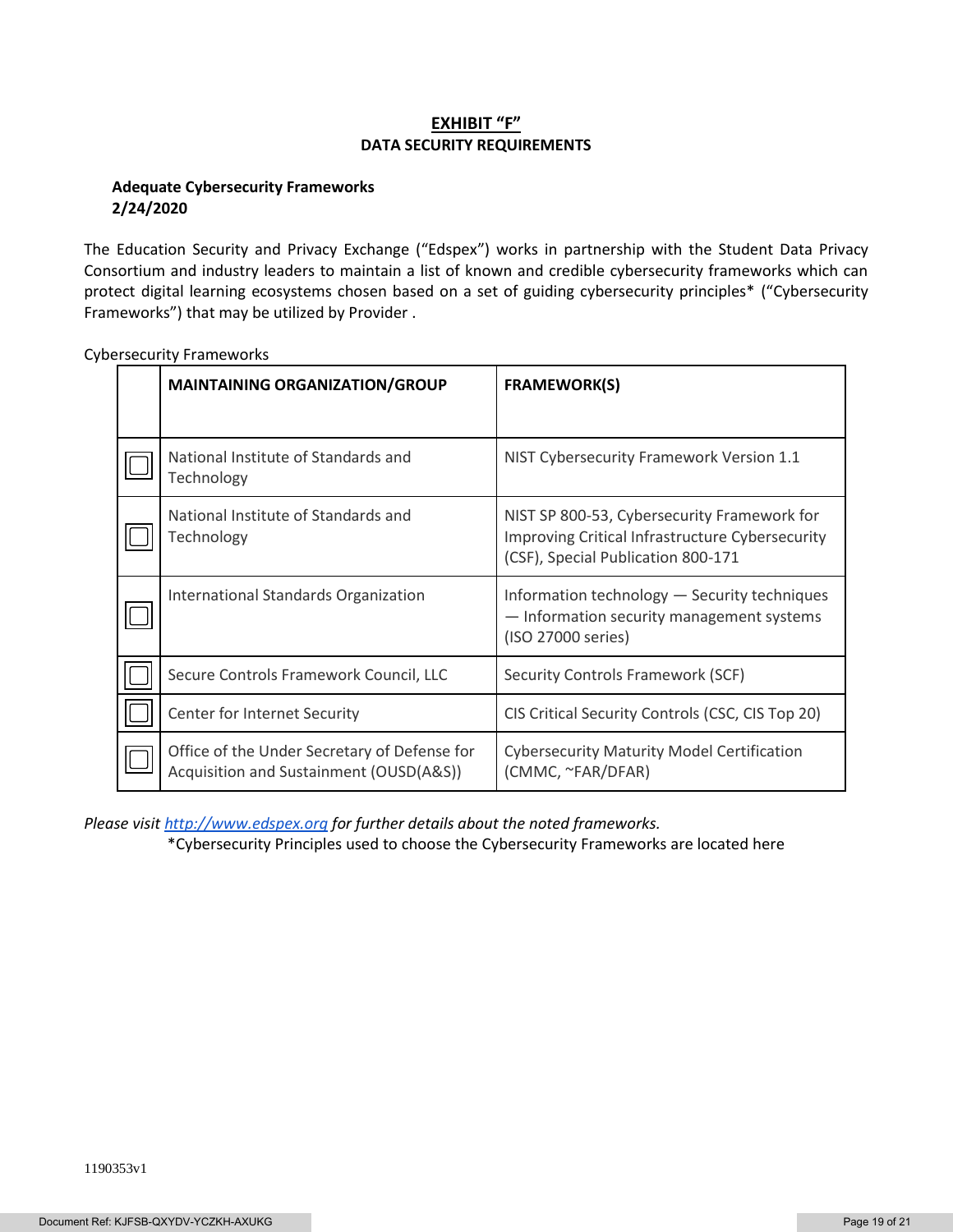## **EXHIBIT "G"**

## **Supplemental SDPC State Terms for California**

## **Version 1.0**

This Amendment for SDPC State Terms for California ("**Amendment**") is entered into on the date of full execution (the "**Effective Date**") and is incorporated into and made a part of the Student Data Privacy Agreement ("**DPA**") by and between:

Newman-Crows Landing USD , located at 1223 Main StreetNewmanCalifornia95360 (the "**Local Education Agency**" or "**LEA**") and , located at GraceNotes, LLC. 1321 Upland Drive, Suite 12621, Houston, TX (the "**Provide**r"). All capitalized terms not otherwise defined herein shall have the meaning set forth in the DPA. 77043

**WHEREAS**, the Provider is providing educational or digital services to LEA, which services include: (a) cloud-based services for the digital storage, management, and retrieval of pupil records; and/or (b) digital educational software that authorizes Provider to access, store, and use pupil records; and

**WHEREAS**, the Provider and LEA recognize the need to protect personally identifiable student information and other regulated data exchanged between them as required by applicable laws and regulations, such as the Family Educational Rights and Privacy Act ("**FERPA**") at 20 U.S.C. § 1232g (34 C.F.R. Part 99); the Protection of Pupil Rights Amendment ("**PPRA**") at 20 U.S.C. §1232h; and the Children's Online Privacy Protection Act ("**COPPA**") at 15 U.S.C. § 6501-6506 (16 C.F.R. Part 312), accordingly, the Provider and LEA have executed the DPA, which establishes their respective obligations and duties in order to comply with such applicable laws; and

**WHEREAS**, the Provider will provide the services to LEA within the State of California and the Parties recognizes the need to protect personally identifiable student information and other regulated data exchanged between them as required by applicable California laws and regulations, such as the Student Online Personal Information Protection Act ("**SOPIPA**") at California Bus. & Prof. Code § 22584; California Assembly Bill 1584 ("**AB 1584**") at California Education Code section 49073.1; and other applicable state privacy laws and regulations; and

**WHEREAS**, the Provider and LEA desire to enter into this Amendment for the purpose of clarifying their respective obligations and duties in order to comply with applicable California state laws and regulations.

**NOW, THEREFORE**, for good and valuable consideration, LEA and Provider agree as follows:

- **1. Term**. The term of this Amendment shall expire on the same date as the DPA, unless otherwise terminated by the Parties.
- **2. Modification to Article IV, Section 7 of the DPA**. Article IV, Section 7 of the DPA (Advertising Limitations) is amended by deleting the stricken text as follows: